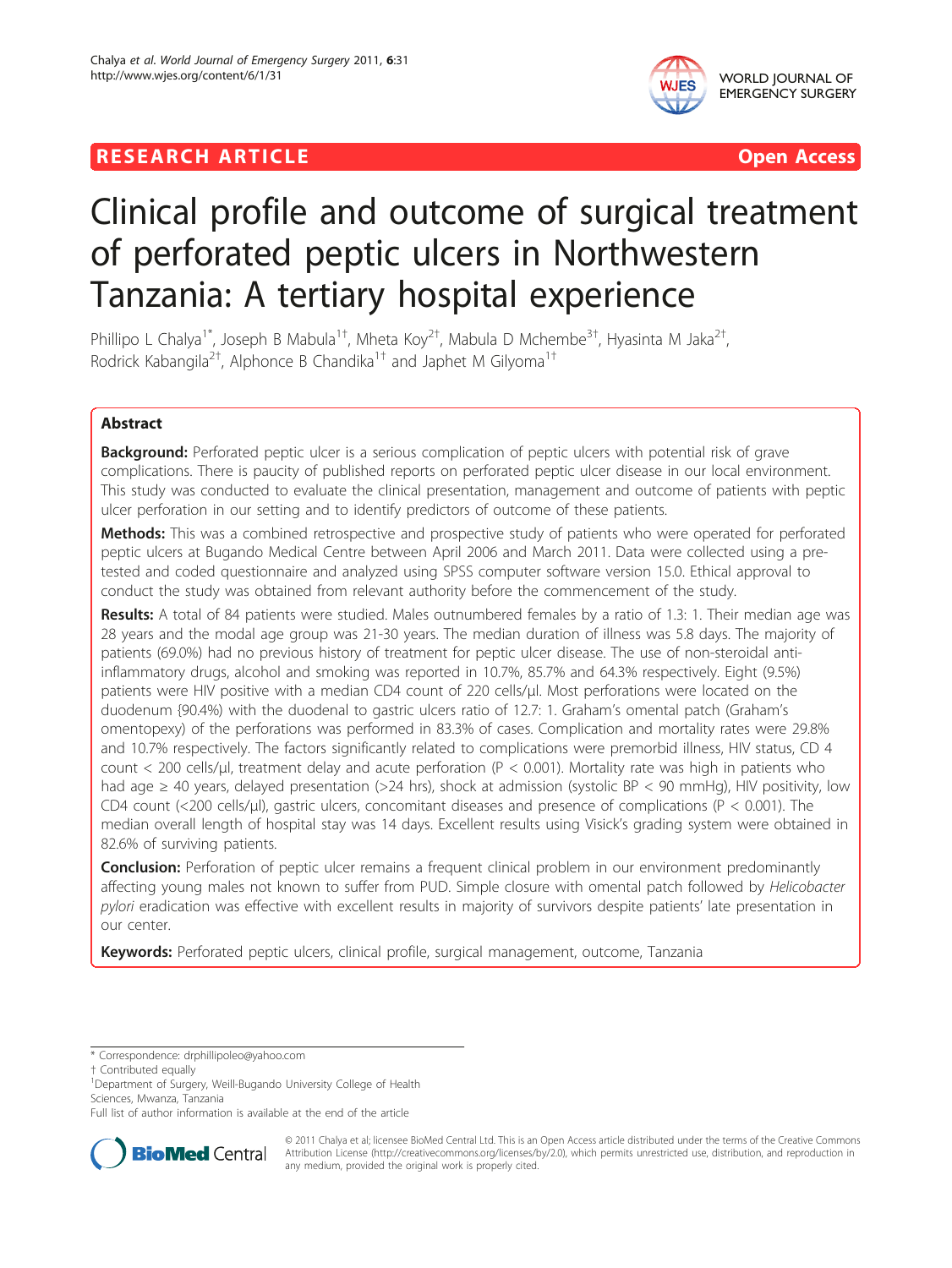# Background

Peptic ulcer disease (PUD) represents a worldwide health problem because of its high morbidity, mortality and economic loss [[1\]](#page-8-0). In the United States, approximately 5 million adults suffer annually from peptic ulcer disease and 500.000 new cases with 4 million recurrences are reported each year [\[1,2](#page-8-0)].

Globally, the incidence of peptic ulcer disease has fallen in recent years [[3](#page-8-0)-[5\]](#page-8-0). Despite this and recent advances in both diagnosis and management of peptic ulcer disease, namely the improvement in endoscopic facilities, eradication of H. pylori and the introduction of the proton pump inhibitors, complications such as peptic ulcer perforation remain a substantial healthcare problem. This may be due to an increase in the risk factors for peptic ulcer complications [\[3,6\]](#page-8-0).

Peptic ulcer perforation is a serious complication which affects almost 2-10% of peptic ulcer patients on the average [[7,8\]](#page-8-0). Peptic ulcer perforation presents with an overall mortality of 10% [\[9](#page-8-0)] although some authors report ranges between 1.3% and 20% [[10,11\]](#page-8-0). Being a life threatening complication of peptic ulcer disease, it needs special attention with prompt resuscitation and appropriate surgical management if morbidity and mortality are to be avoided [[3](#page-8-0),[11](#page-8-0)].

The pattern of perforated PUD has been reported to vary from one geographical area to another depending on the prevailing socio-demographic and environmental factors [\[12](#page-8-0)]. In the developing world, the patient population is young with male predominance, patients present late, and there is a strong association with smoking [\[13](#page-8-0)]. In the west the patients tend to be elderly and there is a high incidence of ulcerogenic drug ingestion [\[14\]](#page-8-0).

The diagnosis of perforated PUD poses a diagnostic challenge in most of cases. The spillage of duodenal or gastric contents into peritoneal cavity causing abdominal pain, shock, peritonitis, marked tenderness and decreased liver dullness offers little difficulty in diagnosis of perforations [[15](#page-8-0)].The presence of gas under the diaphragm on plain abdominal erect X-ray is diagnostic in 75% of the cases [\[16\]](#page-8-0).

Since the first description of surgery for acute perforated peptic ulcer disease, many techniques have been recommended. The recent advances in antiulcer therapy have shown that simple closure of perforation with omental patch followed by eradication of H. Pylori is a simple and safe option in many centers and have changed the old trend of truncal vagotomy and drainage procedures [\[17\]](#page-8-0). The definitive operation for perforated PUD is performed by few surgeons.

Delay in diagnosis and initiation of surgical treatment of perforated PUD has been reported to be associated with high morbidity and mortality after surgery for perforated PUD [[4](#page-8-0),[17\]](#page-8-0). Early recognition and prompt surgical treatment of perforated PUD is of paramount importance if morbidity and mortality associated with perforated PUD are to be avoided [\[4,11](#page-8-0)]. A successful outcome is obtained by prompt recognition of the diagnosis, aggressive resuscitation and early institution of surgical management.

Little work has been done on the surgical management of perforated peptic ulcer disease in our local environment despite increase in the number of admissions of this condition. The aim of this study was to describe our experience on the surgical management of perforated peptic ulcer disease in our local environment outlining the incidence, clinical presentation, management and outcome of patients with peptic ulcer perforation in our setting and to identify predictors of outcome of these patients.

# Methods

## Study design and setting

This was a combined retrospective and prospective study of patients operated for peptic ulcer perforations at Bugando Medical Centre (BMC) in Northwestern Tanzania from April 2006 to March 2011. BMC is a tertiary care hospital in Mwanza City that also receives patients from its six neighboring regions around Lake Victoria. It is a 1000 bed, consultant and teaching hospital for the Weill-Bugando University Collage of Health Sciences (WBUCHS) and other paramedics.

# Study subject

The subjects of this study included all patients who were operated for perforated peptic ulcers at Bugando Medical Centre during the period under study. Patients with incomplete data were excluded from the study. Patients treated conservatively and those who failed to consent for HIV infection were also excluded from the study. The details of patients who presented from April 2006 to March 2008 were retrieved retrospectively from patient registers kept in the Medical record departments, the surgical wards, and operating theatre. Patients who presented to the A & E department between April 2008 and March 2011 were prospectively enrolled in the study after signing an informed written consent for the study. A detailed history and thorough physical examination were followed by investigations like full blood count, blood grouping, serum urea, serum creatinine and random blood sugar. Patients were also screened for HIV infection using rapid test/ELISA test. A determination of CD 4 count was also performed in all HIV positive patients. Radiological investigations like X-ray abdomen erect and chest X-ray were done in all patients on the suspicion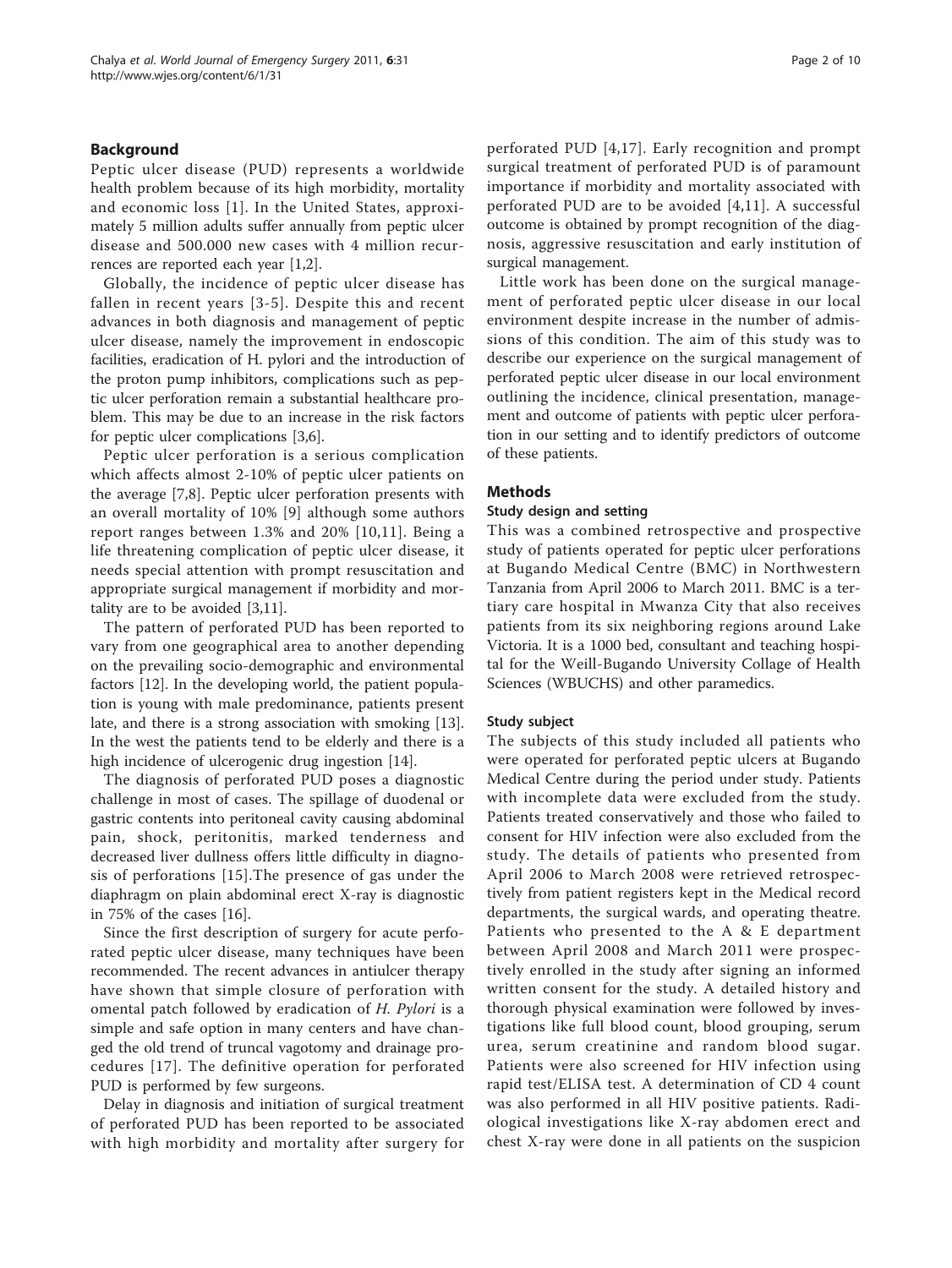of diagnosis of perforated PUD. Other investigations included hematological profile, serum urea and electrolytes and urinalysis. The diagnosis of perforated PUD was made from history, plain abdominal and chest radiographs, and confirmed at laparotomy. Patients were put on intra-venous fluids, nasogastric suction, intravenous antibiotics and intravenous anti-ulcer drugs; adequate hydration was indicated by an hourly urine output of 30 ml/hour. After adequate resuscitation, laparotomy was done through midline incision and identified the perforation site. Simple closure of the perforation and reinforcement with pedicled omental patch (Graham's omentopexy) was done. Thorough peritoneal lavage with 3 to 4 liters of normal saline was followed by placement of intraperitoneal drain. The operations were performed either by a consultant surgeon or a senior resident under the direct supervision of a consultant surgeon. The Boey score [\[11](#page-8-0)] as a tool for outcome prediction was calculated based on data recorded at the time of admission to hospital. The Boey risk stratification in perforated peptic ulcer consists of associated medical illness, preoperative shock and long-standing perforation (more than 24 hours). Preoperative shock was defined as a preoperative systolic blood pressure of less than 90 mmHg. All the patients were put on triple regime consisting of Amoxicillin (500 mg TID), Metranidazole(400 mg TID) and Omeprazole (20 mg BID), all given orally for 14 days to eradicate H. Pylori. Patients were followed up on an out patient basis for up to 12 months after surgery. Depending upon their symptoms at each visit, patients were graded using a modified Visick classification [\[18](#page-8-0)] as follows:-

Grade I: No symptoms, excellent results.

II: Mild symptoms, good results.

III: Moderate symptoms, easily controlled by medications.

IV: Severe symptoms, requiring constant medication or re-operation

# Data collection

Data were collected using a preformed questionnaire. variables included in the questionnaire were; patient's demographic data (age, sex), associated medical premorbid illness, duration of illness, previous history of PUD, NSAID use, alcohol use and cigarette smoking, HIV status, CD 4 count, timing of surgical treatment, site of perforation, size of perforation, type of surgical procedure, postoperative complication, length of hospital stay, mortality. The duration of symptoms was defined as the time span between the initial pain perception due to perforation and the operation.

# Statistical analysis

The statistical analysis was performed using statistical package for social sciences (SPSS) version 15.0 for Windows (SPSS, Chicago IL, U.S.A).The mean ± standard deviation (SD), median and ranges were calculated for continuous variables whereas proportions and frequency tables were used to summarize categorical variables. Continuous variables were categorized. Chi-square  $(\gamma 2)$ test were used to test for the significance of association between the independent (predictor) and dependent (outcome) variables in the categorical variables. The level of significance was considered as P < 0.05. Multivariate logistic regression analysis was used to determine predictor variables that predict the outcome.

# Ethical consideration

Ethical approval to conduct the study was obtained from the WBUCHS/BMC joint institutional ethic review committee before the commencement of the study. Patients recruited prospectively were required to sign a written informed consent for the study and for HIV testing.

# Results

Out of 1124 patients who presented with peptic ulcer disease (PUD) during the study period, 96 patients underwent emergency laparotomy for perforated peptic ulcers. Of these, 8 patients were excluded from the study due to incomplete data and failure to meet the inclusion criteria. Thus, 84 patients were enrolled giving an average of 17 cases annually and represented 7.5% of cases. Of these, 18 (21.4%) patients were studied retrospectively and the remaining 66 (78.6%) patients were studied prospectively.

# Socio-demographic characteristics

Forty-eight (57.1%) were males and females were 36 (42.9%) with a female ratio of 1.3:1. The patient's age ranged from 12 to 72 years with a median of 32.4 years. The peak incidence was in the  $4<sup>th</sup>$  decade (31-40 years). The majority of patients, 52 (61.9%) were younger than 40 years. Most of patients, 64 (76.2%) had either primary or no formal education and more than three quarter of them were unemployed.

# Clinical presentation

The duration of symptoms ranged from 1 to 12 days with a mean duration of  $6.5 \pm 2.3$  days. The median was 5.8 days. 24 (28.6%) presented within twenty-four hours of onset of symptoms, 25 (29.8%) between 24 and 48 hours and 30 (35.7%) over 48 hours afterwards. The duration of symptoms was not documented in 5 (5.9%) patients. The commonest presenting symptoms were sudden onset of severe epigastric pain in 82 (97.6%), abdominal distention in 64 (76.2%) and vomiting in 31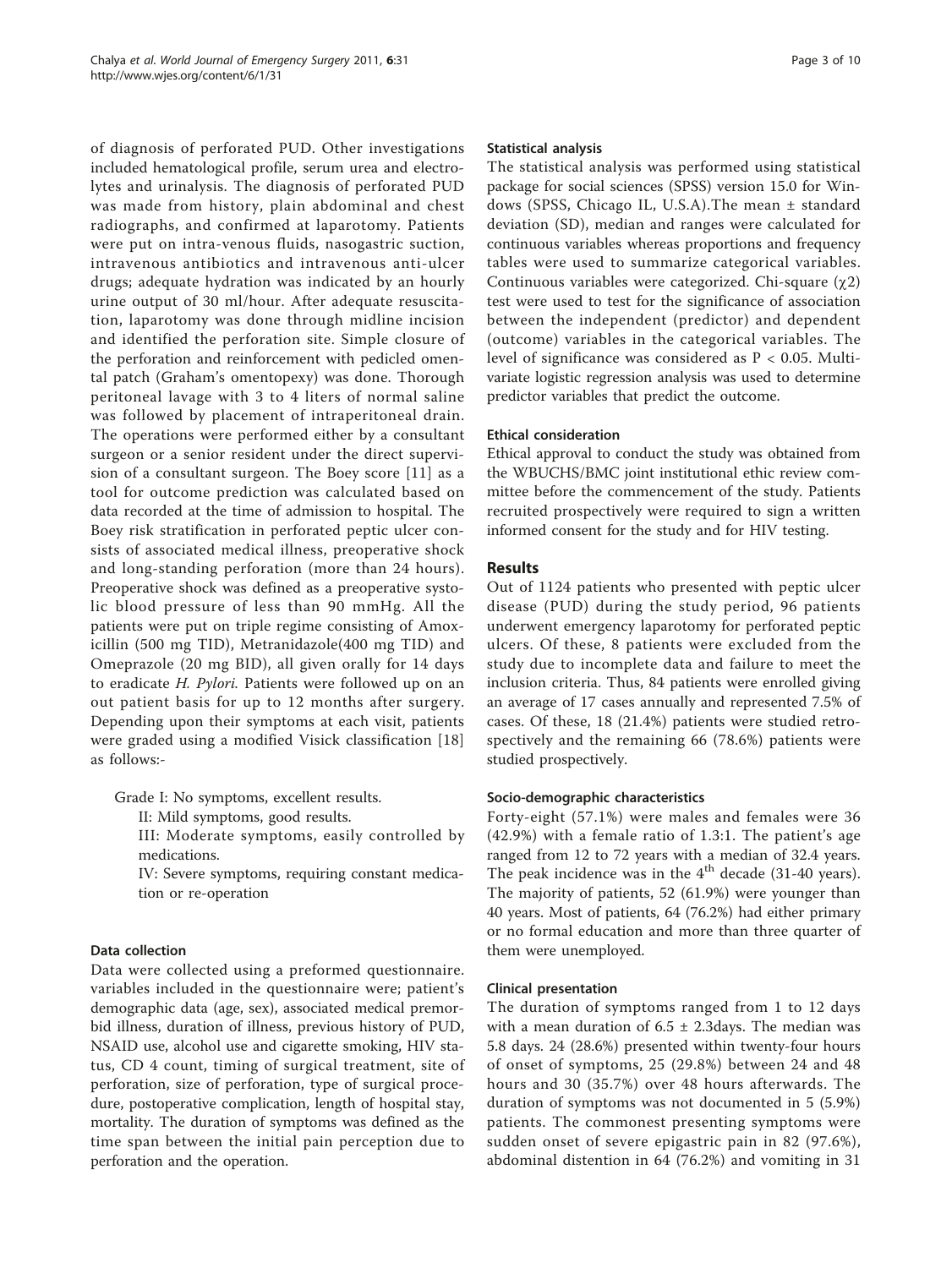(36.9%) patients. Abdominal tenderness and classical signs of peritonitis were demonstrable in 74 (88.1%) and 56(66.7%) patients respectively (Table 1).

Fifty-eight (69.0%) patients reported no previous history of treatment for peptic ulcer disease. Patients with a previous history of peptic ulcer disease had had symptoms for durations ranging from six months to 14 years and all of them were not on regular anti-ulcer therapy. Three (3.6%) patients presented with re-perforation. Nine (10.7%) patients reported history of recent ingestion of non-steroidal anti-inflammatory drugs (NSAIDS) for joint and back pains. Other risk factors recorded included alcohol consumption and smoking in 72 (85.7%) and 54 (64.3%) patients respectively. Most patients who smoked also took alcohol.

In this study, six (7.1%) patients had associated premorbid illness namely osteoarthritis in 3 patients and hypertension, diabetes mellitus and sickle cell disease in 1 patient each respectively. Eight (9.5%) patients were HIV positive. Of these, 3 (37.5%) patients were known cases on ant-retroviral therapy (ARV) and the remaining 5 (62.5%) patients were newly diagnosed patients. CD4+ count distribution among HIV positive patients ranged from 56 cells/μl to 650 cells/μl with the mean of 236 cells/μl and standard deviation of 86 cells/μl. The median and the mode were 220 cells/μl and 160 cells/μl respectively. A total of two HIV patients (25.0%) had CD4+ count below 200 cells/μl and the remaining 6 patients (75.0%) had CD4+ count of  $\geq 200$  cells/μl. Of the eight patients with HIV infection, six (75.0%) patients reported to have risk factors for HIV infection. Of these, alcoholism [Odds Ratio 11.3, 95% C.I. (8.3- 16.7),  $P = 0.021$  and multiple sexual partners [Odds Ratio 10.8, 95% C.I. (6.7-14.9),  $P = 0.000$ ] were found to be independently and significantly associated with increased risk to HIV infection

# Radiological, operative and histopathological findings

Seventy-nine (94.0%) of the patients had plain abdominal and chest radiographs done, with free gas under the

| <b>Table 1 Clinical presentation</b> |  |
|--------------------------------------|--|
|--------------------------------------|--|

| Clinical presentation          | Frequency | Percentage |
|--------------------------------|-----------|------------|
| Severe abdominal pain          | 82        | 97.6       |
| Abdominal distention           | 64        | 76.2       |
| Vomiting                       | 31        | 36.9       |
| Nausea                         | 30        | 35.7       |
| Severe dyspepsia               | 28        | 33.3       |
| Constipation                   | 25        | 29.8       |
| Fever                          | 18        | 21.4       |
| Shock                          | 28        | 33.3       |
| Abdominal tenderness           | 74        | 88.1       |
| Classical signs of peritonitis | 56        | 66.7       |

diaphragm (pneumoperitonium) demonstrated in 52 (65.8%) of them. All patients in this study underwent laparotomy. The time interval between the beginning of the symptoms of perforation and surgery ranged from12 to140 hours with the median of 72 hours. The majority of patients (76.2%) presented 48 hours or more after the onset of the symptoms of perforation. During operation, all the cases were opened through midline incision and after opening of the peritoneum, there was expulsion of gas in all cases. Most perforations were located on the duodenum {78, 92.9%), whereas in the remaining six (7.1%) patients had their ulcers located on the stomach. The duodenal to gastric ulcers ratio was 12.7: 1. The majority of patients, 82 (97.6%) had single perforation and the remaining 2 (2.4%) patients had both duodenal and gastric perforations. The mean age of the patients with gastric ulcers  $(56.4 \pm 12.5)$  was significantly higher than that of those with duodenal ulcers  $(32.8 \pm 14.4)$  (P = 0.002). The median size of the ulcer was 5.4 mm (2-20 mm). Seven (8.3%) of the perforations were found to be sealed. Thirteen (15.5%) of the perforations were of minimal size ( $\leq$ 5 mm) and sixty-four (76.2%) were massive (>10 mm). All perforations were found adhered with omentum and the nature of peritoneal fluid was serosanguineous in 34 (40.5%) patients, bilious in 28 (33.3%) patients and purulent in 14 (16.7%) patients. The amount of peritoneal fluid varied from 500 to 1000 mls with a median of 564 mls. The nature of peritoneal fluid was not documented in 8 (9.5%) patients. Histological examination of the biopsy specimens revealed no malignancy. All biopsies were not stained for Helicobacter pylori.

#### Surgical treatment

The majority of patients, 70 (83.3%) had Graham's omental patch of the perforations with either a pedicled omental patch or a free graft of omentum. Those with sealed perforations had peritoneal lavage with warm saline and mass closure of the abdomen. One patient had truncal vagotomy and Roux-en-Y gastro-jejunostomy in addition to simple closure. One patient who had a large ulcer, which penetrated to the pancreas and caused pyloric obstruction, underwent subtotal gastrectomy.

#### Outcome of Treatment

Post-operative complications were recorded in 25 (29.8%) patients. Of these, surgical site infection (48.0%) was the most common post-operative complications (Table [2\)](#page-4-0). The mean age of patients who developed complications was  $52.4 \pm 16.4$  years, whereas the mean age of patients without complications was  $32.6 \pm 10.2$ years. This age difference was statistically significant (P  $= 0.011$ ). The complication rates for 0, 1, 2 and 3 Boey scores were 8.0%, 12.0%, 20.0% and 60.0%, respectively (P = 0.002, Pearson  $\chi$ 2 test)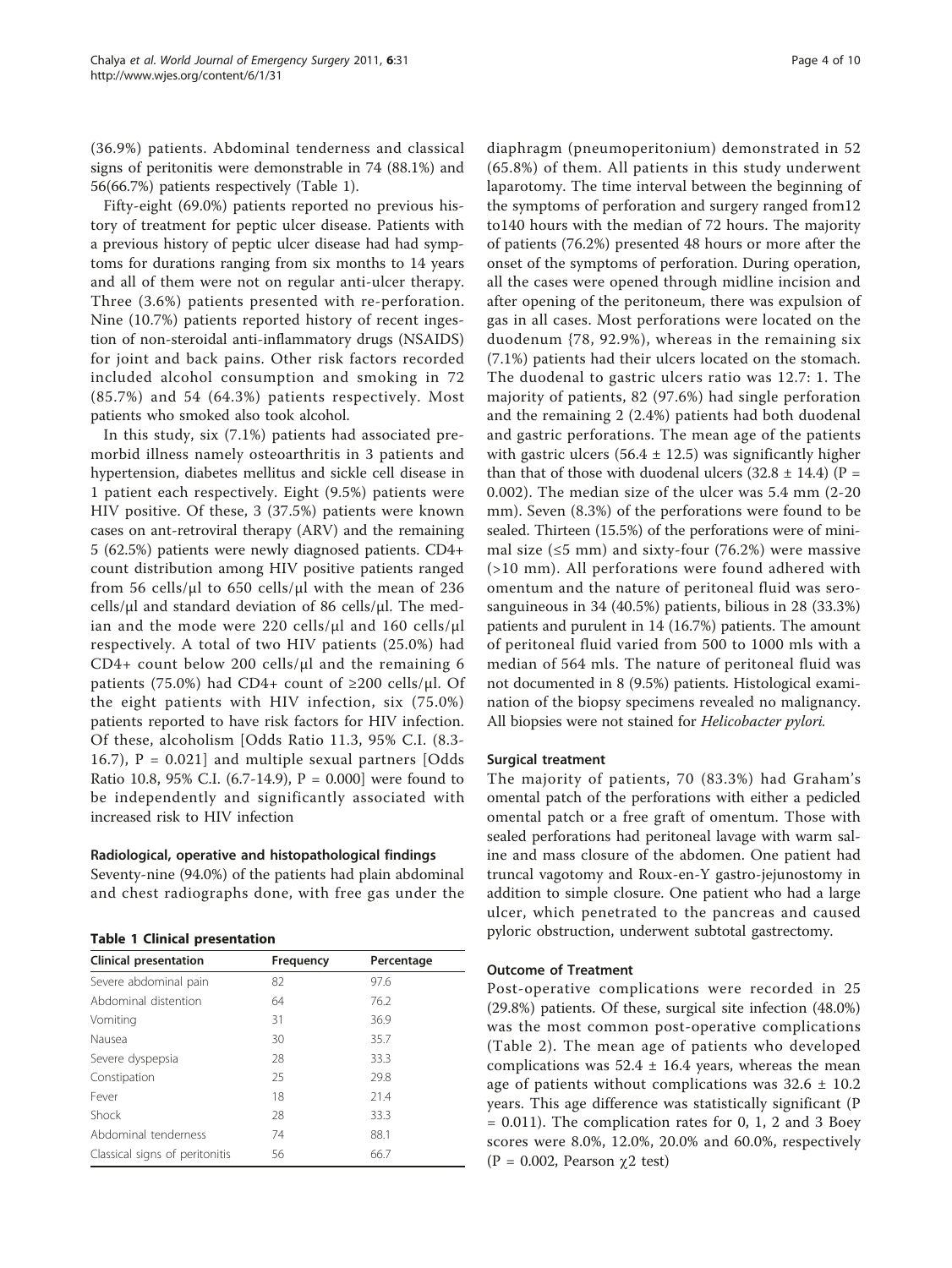<span id="page-4-0"></span>Table 2 Post-operative complications ( $N = 25$ )

| <b>Complications</b>           | Frequency     | Percentage |
|--------------------------------|---------------|------------|
| Surgical site infections       | 12            | 48.0       |
| Post-operative pyrexia         | 9             | 36.0       |
| Pulmonary infection            | 7             | 28.0       |
| Intra-abdominal abscess        | 5             | 20.0       |
| Wound dehiscence/burst abdomen | 5             | 20.0       |
| Re-perforation                 | 4             | 16.0       |
| Septic shock                   | 3             | 12.0       |
| Enterocutaneous fistula        | 3             | 12.0       |
| Peritonitis                    | 3             | 12.0       |
| Incisional hernia              | $\mathcal{P}$ | 8.0        |
| Cardiopulmonary arrest         | 2             | 8.0        |
| Acute renal failure            | 1             | 4.0        |
| Paralytic ileus                |               | 4.0        |

Table 3 shows predictors of complications according to univariate and multivariate logistic regression analysis. The overall length of hospital stay (LOS) ranged from 1 to 48 days with a median of 14 days. The median LOS for non-survivors was 3 days (range 1-8 days). Patients who developed complications stayed longer in the hospital and this was statistically significant ( $P =$ 0.005). In this study, nine patients died giving a mortality rate of 10.7%. The mortality rate increased progressively, with increasing numbers of Boey scores: 0%, 11.1%, 33.3%, and 56.6% for 0, 1, 2, and 3 factors, respectively (P < 0.001, Pearson  $\chi$ 2 test).

Table [4](#page-5-0) shows predictors of mortality according to univariate and multivariate logistic regression analysis.

| Table 3 Predictors of complications according to univariate and multivariate logistic regression analysis |  |  |  |  |
|-----------------------------------------------------------------------------------------------------------|--|--|--|--|
|                                                                                                           |  |  |  |  |
|                                                                                                           |  |  |  |  |

| Predictor(independent) variable | Complication N (%)<br>No complication n (%) |           | Univariate analysis |         | Multivariate analysis |         |
|---------------------------------|---------------------------------------------|-----------|---------------------|---------|-----------------------|---------|
|                                 |                                             |           | O.R. 95% C.I.       | p-value | O.R. 95% C.I.         | p-value |
| Age (in years)                  |                                             |           |                     |         |                       |         |
| $<$ 40                          | 15 (28.8)                                   | 37 (71.2) |                     |         |                       |         |
| $\geq 40$                       | 10(31.2)                                    | 22 (68.8) | 3.91(0.94-5.23)     | 0.167   | $1.23(0.93 - 2.34)$   | 0.786   |
| Sex                             |                                             |           |                     |         |                       |         |
| Male                            | 14 (29.2)                                   | 36 (70.8) |                     |         |                       |         |
| Female                          | 11(30.6)                                    | 25 (69.4) | 1.87(0.22-4.88)     | 0.334   | $3.32(0.45 - 4.66)$   | 0.937   |
| <b>Premorbid illness</b>        |                                             |           |                     |         |                       |         |
| Yes                             | 4(66.7)                                     | 2(33.3)   |                     |         |                       |         |
| No                              | 21(26.9)                                    | 57(73.1)  | 3.54(1.33-5.87)     | 0.012   | 5.28(2.39-6.82)       | 0.007   |
| <b>Previous PUD</b>             |                                             |           |                     |         |                       |         |
| Yes                             | 7(26.9)                                     | 19(73.1)  |                     |         |                       |         |
| No                              | 18(31.0)                                    | 40(69.0)  | $0.21(0.11 - 1.78)$ | 0.051   | $1.65(0.32 - 2.89)$   | 0.786   |
| <b>NSAIDs</b> use               |                                             |           |                     |         |                       |         |
| Yes                             | 3(33.3)                                     | 6(66.7)   |                     |         |                       |         |
| No                              | 22(29.3)                                    | 53(70.7)  | 1.98(0.99-3.91)     | 0.923   | $1.02(0.78 - 3.90)$   | 0.123   |
| Alcohol use                     |                                             |           |                     |         |                       |         |
| Yes                             | 22(30.6)                                    | 50(69.4)  |                     |         |                       |         |
| No                              | 3(25.0)                                     | 9(75.0)   | 3.05(0.19-2.86)     | 0.054   | $0.45(0.22 - 5.21)$   | 0.321   |
| Cigarette smoking               |                                             |           |                     |         |                       |         |
| Yes                             | 17(31.5)                                    | 37(68.5)  |                     |         |                       |         |
| No                              | 8(26.7)                                     | 22(73.3)  | 3.11(0.44-5.23)     | 0.145   | $3.02(0.99 - 4.56)$   | 0.334   |
| <b>Treatment delay</b>          |                                             |           |                     |         |                       |         |
| < 48                            | 18(90.0)                                    | 2(10.0)   |                     |         |                       |         |
| $\geq 48$                       | 7(14.6)                                     | 41(85.4)  | $1.06(1.01 - 5.45)$ | 0.021   | $0.23(0.11 - 0.95)$   | 0.003   |
| <b>HIV status</b>               |                                             |           |                     |         |                       |         |
| Positive                        | 6(75.0)                                     | 2(25.0)   |                     |         |                       |         |
| Negative                        | 19(25.0)                                    | 57(75.0)  | 2.87(1.22-4.97)     | 0.023   | 1.92(1.31-4.22        | 0.001   |
| CD4 count                       |                                             |           |                     |         |                       |         |
| <200 cells/µl                   | 1(50.0)                                     | 1(50.0)   |                     |         |                       |         |
| $\geq 200$ cells/µl             | 1(16.7)                                     | 5(83.3)   | $4.05(3.27 - 5.01)$ | 0.029   | 2,94(2.44-6.98)       | 0.000   |
| Nature of perforation           |                                             |           |                     |         |                       |         |
| Acute                           | 24(32.4)                                    | 50(67.6)  |                     |         |                       |         |
| Chronic                         | 1(10.0)                                     | 9(90.0)   | 4.94(2.84-8.92)     | 0.009   | 2.95(1.11-6.98)       | 0.018   |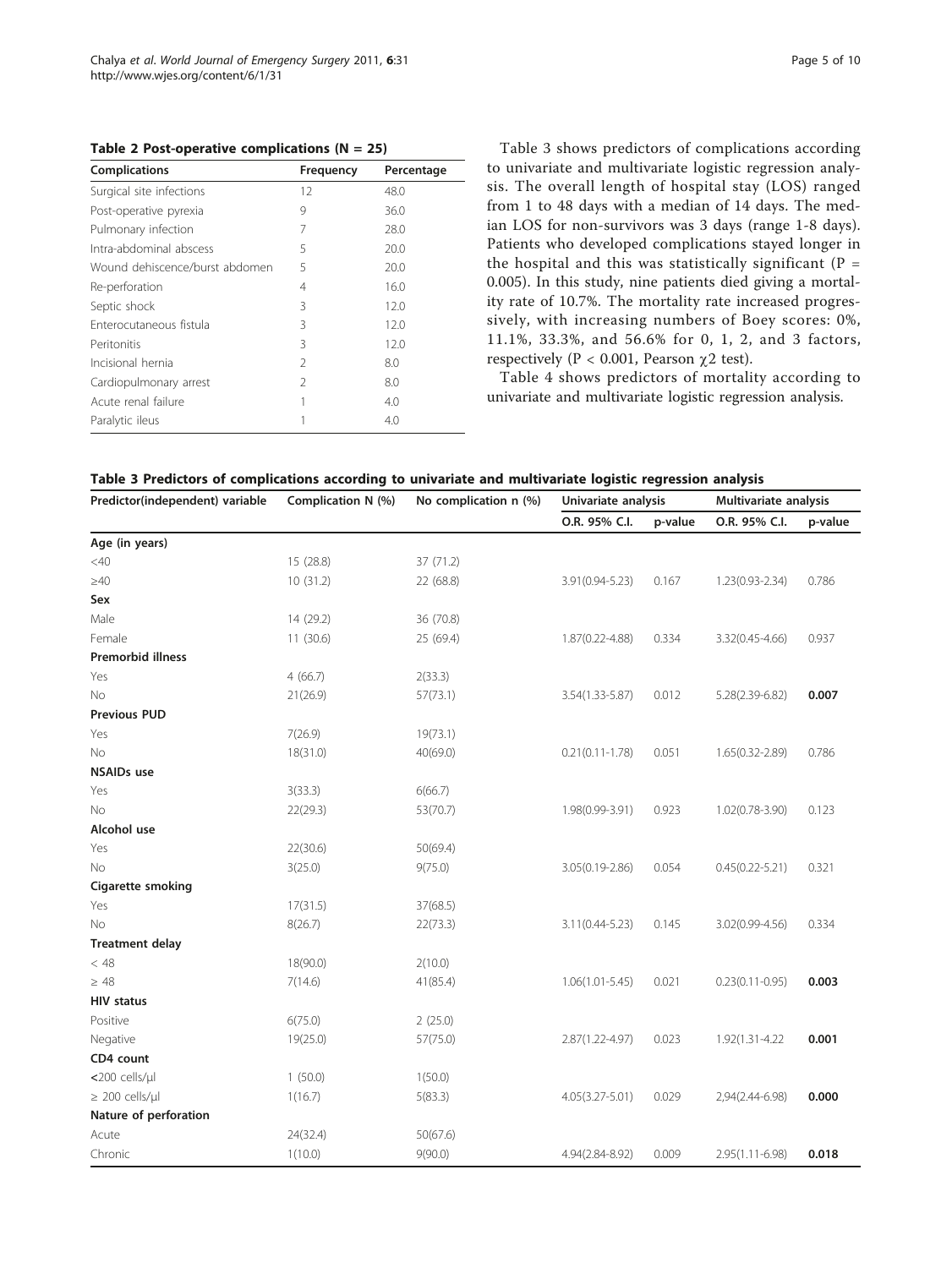| Predictor (independent) variable   | Survivors N (%) | Non-survivors n (%) | Univariate analysis |         | Multivariate analysis |         |
|------------------------------------|-----------------|---------------------|---------------------|---------|-----------------------|---------|
|                                    |                 |                     | O.R. (95% C.I.)     | p-value | (O.R. 95% C.I.)       | p-value |
| Age                                |                 |                     |                     |         |                       |         |
| < 40                               | 51(98.1)        | 1(1.9)              |                     |         |                       |         |
| $\geq 40$                          | 24(75.0)        | 8(25.0)             | $2.33(1.25 - 3.42)$ | 0.032   | 4.61(2.72-7.91)       | 0.002   |
| Sex                                |                 |                     |                     |         |                       |         |
| Male                               | 42 (87.5)       | 6(12.5)             |                     |         |                       |         |
| Female                             | 33 (91.7)       | 3(8.3)              | $1.25(0.32 - 3.56)$ | 0.896   | 2.93 (0.94-3.81)      | 0.983   |
| <b>Premorbid illness</b>           |                 |                     |                     |         |                       |         |
| Yes                                | 2(33.3)         | 4(66.7)             |                     |         |                       |         |
| No                                 | 73 (93.6        | 5(6.4)              | $6.21(1.49 - 7.01)$ | 0.039   | 3.78(2.98-7.90)       | 0.017   |
| <b>Previous PUD</b>                |                 |                     |                     |         |                       |         |
| Yes                                | 23 (88.0)       | 3(12.0)             |                     |         |                       |         |
| No                                 | 52 (89.7)       | 6(10.3)             | 1.75(0.76-4.34)     | 0.896   | 3.11(0.98-4.88)       | 0.345   |
| <b>HIV status</b>                  |                 |                     |                     |         |                       |         |
| Positive                           | 1(12.5)         | 7(87.5)             |                     |         |                       |         |
| Negative                           | 74(97.4)        | 2(2.6)              | $0.56(0.12 - 0.86)$ | 0.005   | 1.74(1.21-4.98)       | 0.001   |
| CD 4+ count                        |                 |                     |                     |         |                       |         |
| < 200 cells/µl                     | 1(50.0)         | 1(50.0)             |                     |         |                       |         |
| $\geq 200$ cells/µl                | 4(66.7)         | 2(33.3)             | 5.91(2.76-7.99)     | 0.001   | $1.65(1,22-7.43)$     | 0.000   |
| <b>Duration of illness</b>         |                 |                     |                     |         |                       |         |
| <24 hours                          | 23 (92.0)       | 2(8.0)              |                     |         |                       |         |
| $\geq$ 24 hours                    | 48 (87.3)       | 7(12.7)             | $2.32(0.54-6.45)$   | 0.986   | $0.09(0.02 - 1.11)$   | 0.315   |
| Shock on admission (SBP < 90 mmHg) |                 |                     |                     |         |                       |         |
| Yes                                | 28 (77.8)       | 8(22.2)             |                     |         |                       |         |
| Νo                                 | 47 (87.9)       | 1(2.1)              | 7.9(3.98-9.88)      | 0.022   | 3,74(2,11-7.76)       | 0.005   |
| Timing of surgical treatment       |                 |                     |                     |         |                       |         |
| <48 hours                          | 19 (95.0)       | 1(5.0)              |                     |         |                       |         |
| $\geq$ 48 hours                    | 56 (87.5)       | 8 (12.5%)           | $2.87(2.11 - 7.21)$ | 0.044   | 2.91(1.22-6.66)       | 0.028   |
| Amount of fluid (mls               |                 |                     |                     |         |                       |         |
| < 200                              | 19 (95.0)       | 1(5.0)              |                     |         |                       |         |
| $\geq$ 200                         | 56(87.5)        | 8(12.5)             | $0.67(0.23 - 4.65)$ | 0.982   | $1.61(0.89 - 2.73)$   | 0.067   |
| Site of perforation                |                 |                     |                     |         |                       |         |
| Duodenum                           | 72 (93.4)       | 5(6.6)              |                     |         |                       |         |
| Gastric                            | 2(33.3)         | 4(66.7)             | 5.81(3.33-6.92)     | 0.012   | $1.35(1.11 - 3.86)$   | 0.018   |
| Size of ulcer                      |                 |                     |                     |         |                       |         |
| Sealed                             | 7(100.0)        | O(0)                |                     |         |                       |         |
| $<$ 5 mm                           | 12 (92.3)       | 1(7.7)              |                     |         |                       |         |
| $\geq$ 5 mm                        | 56 (87.5)       | 8(12.5)             | 1.98(0.45-3.82)     | 0.987   | 3.13(0.99-4.89)       | 0.453   |
| Complications                      |                 |                     |                     |         |                       |         |
| Present                            | 18 (72.0)       | 7(28.0)             |                     |         |                       |         |
| Absent                             | 57(96.6)        | 2(3.4)              | 1.98(1.54-7.93)     | 0.005   | $2.86(2.22 - 6.45)$   | 0.011   |

<span id="page-5-0"></span>

| Table 4 Predictors of mortality according to univariate and multivariate logistic regression analysis |  |  |  |  |  |
|-------------------------------------------------------------------------------------------------------|--|--|--|--|--|
|-------------------------------------------------------------------------------------------------------|--|--|--|--|--|

# Follow up of patients

Out of 75 survivors, 46 (61.3%) patients were followed up for 6 to 12 months after surgery. Depending upon their symptoms at each visit, patients were classified according to Visick grading system as follows: Visick grade I, 38 (82.6%) patients, Visick grade II, 4 (8.7%) patients, Visick grade III and IV, 2 (4.3%) patients each respectively. One of patients (2.2%) in Visick grade IV

presented with re-perforation which necessitated reoperation.

# Discussion

In this review, a total of 84 patients were enrolled over a five year period giving an average of 17 cases annually. This figure is similar to what was reported by Schein et al [\[19](#page-8-0)]. Mieny et al [\[20](#page-8-0)] in South Africa reported a low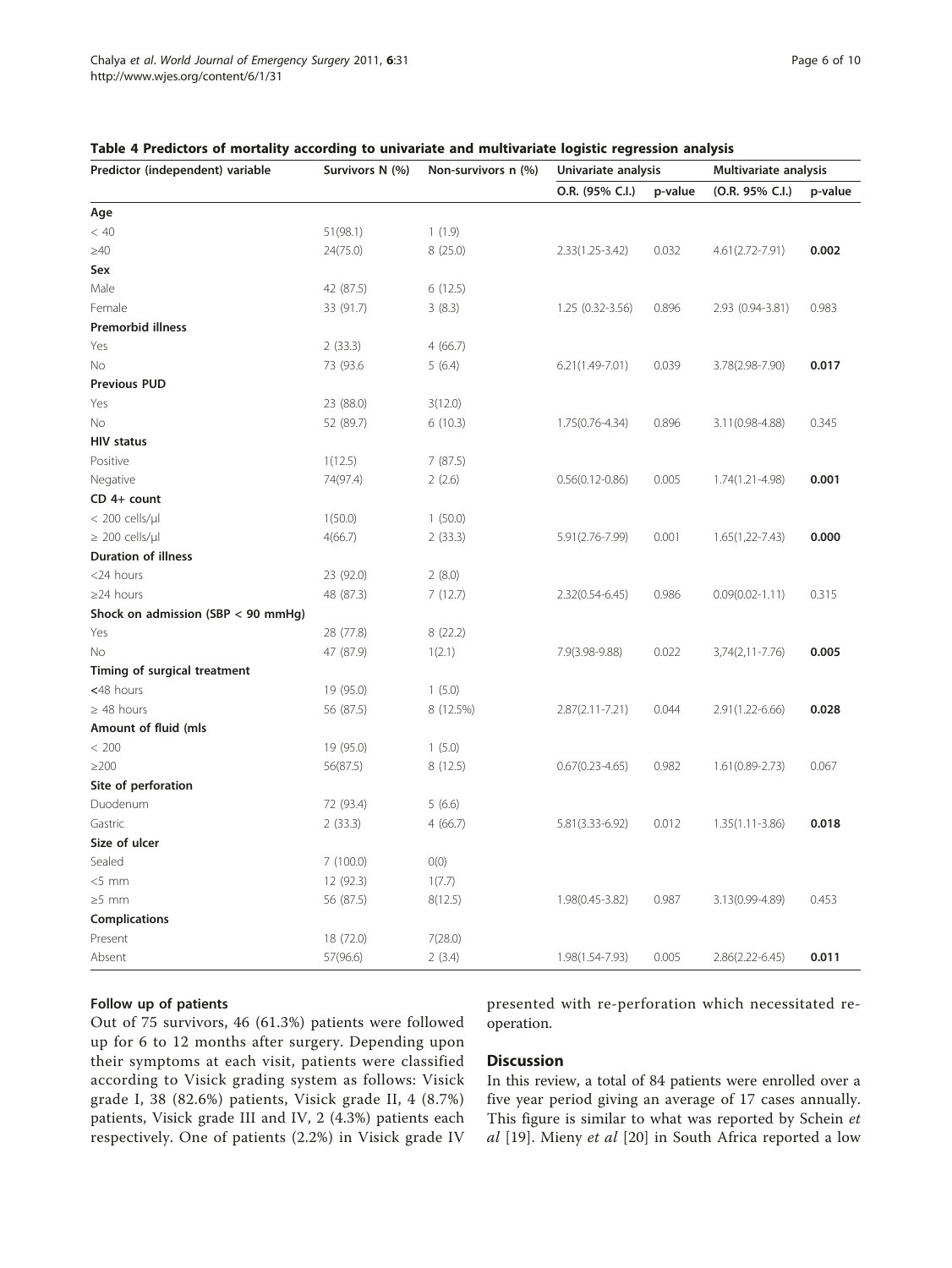incidence of perforated PUD. These differences reflect differences in the rate of risk factors for perforated peptic ulcer disease from one country to another. The figures in our study may actually be an underestimate and the magnitude of the problem may not be apparent because of high number of patients excluded from this study.

In the present study, perforated peptic ulcer disease were found to be most common in the fourth decade of life and tended to affect more males than females, with a male to female ratio of 1.3:1 which is comparable with other studies in developing countries [[3,21-23](#page-8-0)]. Our demographic profile is in sharp contrast to what is reported in developed countries where the majority of the patients are above 60 years and the incidence is higher in elderly females taking ulcerogenic medications [[24\]](#page-8-0). Male predominance in this age group is attributed to excessive alcohol consumption and smoking among young males which is common in our environment. Alcohol consumption and smoking have been reported to be associated with increased risk for perforated peptic ulcer. Alcohol, as a noxious agent causes gastric mucosal damage, stimulates acid secretion and increases serum gastrin levels [[25\]](#page-9-0) and smoking inhibits pancreatic bicarbonate secretion, resulting in increased acidity in the duodenal bulb. It also inhibits the healing of duodenal ulcers [\[21](#page-8-0)[,26\]](#page-9-0).

The rate of H. pylori infection in patients with perforated peptic ulcers ranges from 50%-80% and H. pylori infection, as a risk factor for perforated PUD, appears to be more relevant in younger patients. This is in contrast to elderly patients, where NSAIDs may play a more significant etiologic role [[27\]](#page-9-0). Determination of Helicobacter Pylori was not performed in our study due to lack of reagents.

Use of NSAID is an important cause of perforated peptic ulcer in the West. In our series, NSAID use as an offending cause could be attributable in only 10.7% patients. NSAID inhibit prostaglandin synthesis so further reducing gastric mucosal blood flow [\[27](#page-9-0)].

In agreement with other studies [[3,24\]](#page-8-0), more than sixty percent of patients had no past history suggestive of peptic ulcer disease and those with a known history of PUD were not on regular treatment. This is in sharp contrast to Nuhu et al in Nigeria who reported that 71% of cases had previous history of peptic ulcer disease [[21](#page-8-0)]. It has been reported that in many developing countries, the diagnosis of PUD is first made in many instances after perforation [\[28](#page-9-0)]. The present study confirms this observation because more than sixty percent of the patients with perforation were not diagnosed previously as cases of PUD and therefore were not on treatment. Patients with no previous diagnosis of peptic ulcer have a higher risk of PUD perforation than patients with a known history of ulcer disease. This may be because preventative measures are more likely to have been taken in patients with a known history of ulcer. Furthermore, these patients are perhaps more likely to seek treatment earlier.

In this study, most of patients had either primary or no formal education and more than three quarter of them were unemployed. Similar occupational pattern was reported by others [[21](#page-8-0),[22\]](#page-8-0). This observation has an implication on accessibility to health care facilities and awareness of the disease.

It has been reported that the interval between perforation and initiation of treatment is a better predictor of outcome. In the present study most of patients presented late more than 24 hours from the start of symptoms. This is in agreement with other studies in most developing countries [[3,21](#page-8-0)-[23](#page-8-0),[28\]](#page-9-0). Late presentation in our study may be attributed to lack of accessibility to health care facilities and lack of awareness of the disease. Hospital treatment is expensive and the patients may seek care only when the pain is unbearable. Patients may take medications in the pre-hospital period with hope that the symptom will abate. It is also possible that some clinicians managing the patients initially may not have considered perforation as a possible diagnosis.

More than 90% of our patients had classical presentation with sudden onset of sharp epigastric pain, as most of the studied patients were young aged in contradistinction to elderly patients in whom silent perforations usually occur [\[3](#page-8-0)[,29](#page-9-0)].

As reported in other studies [[5,9](#page-8-0),[30\]](#page-9-0), associated premorbid illness was documented in 7.1% of cases. Associated premorbid illnesses have been reported to influence the outcome of patients with perforated peptic ulcers [\[5](#page-8-0)]. In the present study, associated premorbid illness predicted the outcome of patients with perforated peptic ulcers.

The prevalence of HIV infection among patients with perforated PUD in the present study was 9.5% that is higher than 6.5% [[31\]](#page-9-0) in the general population in Tanzania. This difference was statistically significant (P < 0.001). The high prevalence of HIV infection in our patients may be attributed to high percentage of the risk factors for HIV infection reported in the present study population. The overall HIV seroprevalence in our study may actually be an underestimate and the magnitude of the problem may not be apparent because many cases (8 patients) were excluded from the study due to failure to meet the inclusion criteria. We could not find any literature regarding the effect of HIV infection on the perforation rate and outcome in patient with perforated PUD. This calls for a need to research on this observation. In this study, HIV infection was found to be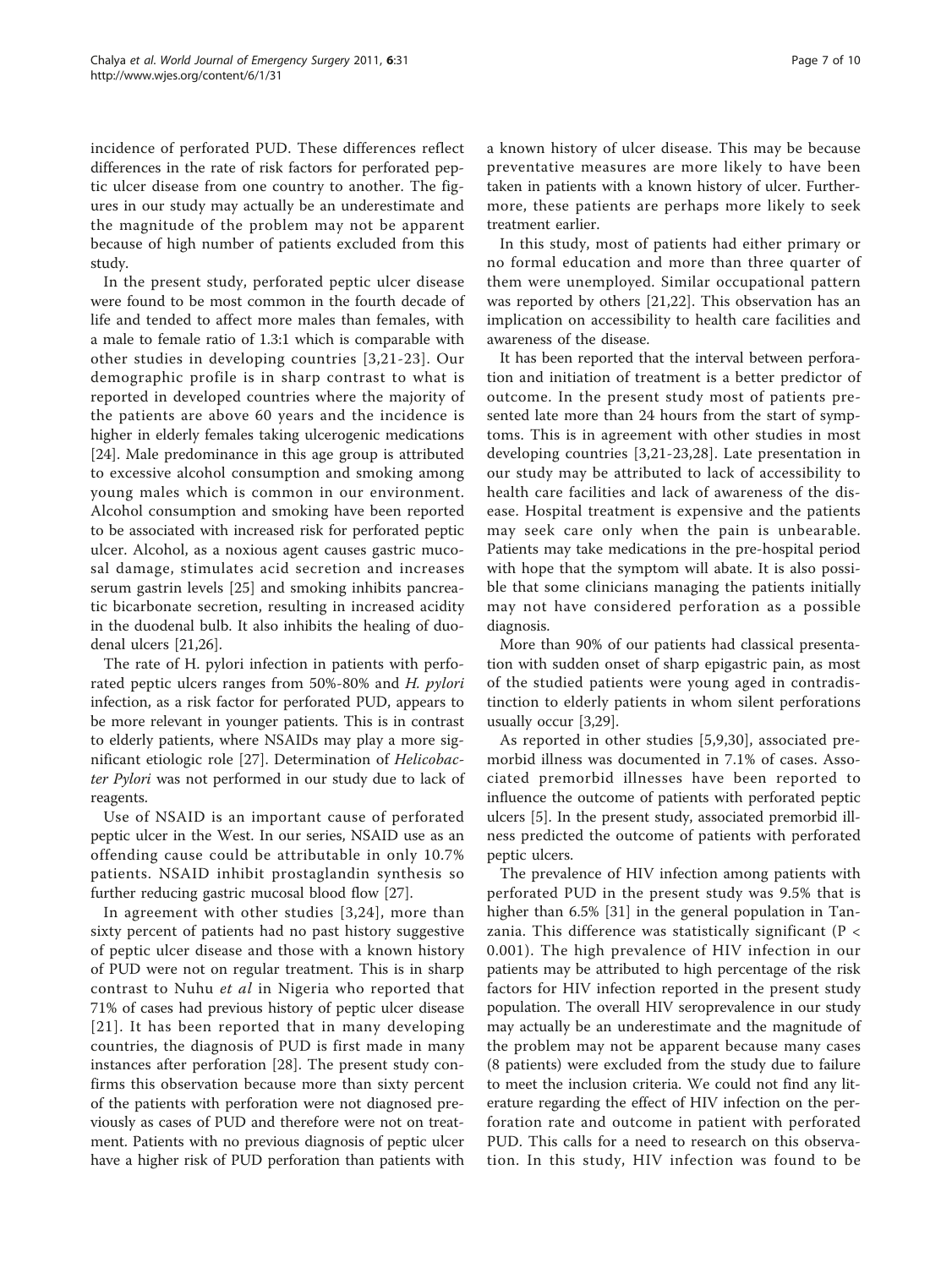associated with high perforation rate and poor postoperative outcome. This observation calls for routine HIV screening in patients suspected to have perforated PUD.

In agreement with other studies [[3](#page-8-0),[4](#page-8-0),[21](#page-8-0),[22](#page-8-0),[32](#page-9-0)], the diagnosis of perforated PUD in this study was made from history and identification of free air under the diaphragm in plain abdominal and chest radiographs, and the diagnosis was confirmed at laparotomy. The value of the radiological investigation has been compared with other writers and with current radiological techniques; 80-90% of cases are correctly diagnosed [[4](#page-8-0)[,33\]](#page-9-0). In case of perforated PUD ulcer, free intraperitoneal gas is less likely to be seen if the time interval between the perforation and radiological examination in short [[4\]](#page-8-0). Recently, Computerized tomography (CT) scans with oral contrast are now considered the reliable method of detecting small pneumoperitonium before surgery and the gold standard for the diagnosis of a perforation [[34,35\]](#page-9-0). Abdominal ultrasonography has also been found to be superior to plan radiographs in the diagnosis of free intra-peritoneal air [\[35](#page-9-0)]. None of these imaging studies were used in the diagnosis of free intra-peritoneal air in our study. We relied on plain radiographs of the abdominal/chest to establish the diagnosis of free intraperitoneal air which was demonstrated in 65.8% of cases. We could not establish, in our study, the reason for the low detection rate of free air under the diaphragm.

In our study, duodenal ulcer perforation was the most common type of perforation with a duodenal to gastric ulcer ratio of 12.7:1. This is comparable to a study in Kenya which reported a duodenal to gastric ulcer ratio of 11.5:1 [[32\]](#page-9-0). A high duodenal to gastric ulcer ratio of 25:1 was reported in Sudan [[36](#page-9-0)]. A study in Ghana reported high incidence of gastric ulcer perforations than duodenal ulcer perforation [[37\]](#page-9-0). Low duodenal to gastric ulcer ratios of 3:1 to 4:1 have been reported from the western world [\[32](#page-9-0),[37](#page-9-0)]. Gastric ulcer is considered a rare disease in Africa being 6-30 times less common than duodenal ulcers [[37,38](#page-9-0)]. There was no obvious explanation to account for these duodenal to gastric ulcer ratio differences.

In this study, Graham's omental patch of the perforations with either a pedicled omental patch or a free graft of omentum was the operation of choice in our centre. Similar surgical treatment pattern was reported in other studies [\[3,4,21,22\]](#page-8-0). This is a rapid, easy and lifeserving surgical procedure that has been shown to be effective with acceptable mortality and morbidity [[22,](#page-8-0)[39](#page-9-0)]. Although this procedure has been associated with ulcer recurrence rates of up to 40% in some series, Graham's omental patch of PUD perforations remains a surgical procedure of choice in most centres and to avoid recurrence the procedure should be followed by eradication of *H. pylori* [\[22,](#page-8-0)[40](#page-9-0)]. Simple closure of perforation with omental patch and the use of proton pump inhibitors have changed the traditional definitive peptic ulcer surgery of truncal vagotomy and drainage procedures [\[41](#page-9-0)]. Definitive surgery is indicated only for those who are reasonably fit and presented early to the hospital for surgery [[22\]](#page-8-0). Definitive peptic ulcer surgery increases operative time, exposes the patient to prolonged anaesthesia and also increases the risk of postoperative complications. This is especially true in developing countries including Africa where patients often present late with severe generalized peritonitis [[23\]](#page-8-0). In the present study, only one patient who presented early with stable haemodynamic state underwent definitive peptic ulcer surgery of truncal vagotomy and drainage. Recently, laparoscopic repair of perforated peptic ulcer has also been reported, [[42](#page-9-0)] and this is believed to help reduce postoperative morbidity and mortality [\[43\]](#page-9-0).

The laparoscopic technique in closure of perforated peptic ulcers is being practiced in several centres in developed countries [[42,43\]](#page-9-0), it has not yet been tried in any of our hospitals in this country.

Overall complications rate in this series was 29.8% which is comparable to what was reported by others [[4,](#page-8-0)[44](#page-9-0)]. High complications rate was reported by Montalvo-Javé et al [[6\]](#page-8-0). This difference in complication rates can be explained by differences in antibiotic coverage, meticulous preoperative care and proper resuscitation of the patients before operation, improved anesthesia and somewhat better hospital environment. In keeping with other studies [[21,22](#page-8-0),[39\]](#page-9-0), surgical site infection was the most common complication. High rate of surgical site infection in the present study may be attributed to contamination of the laparotomy wound during the surgical procedure.

Perforated peptic ulcer is a serious condition with an overall reported mortality of 5%-25%, rising to as high as 50% with age [\[5-7,9](#page-8-0),[11](#page-8-0),[44](#page-9-0)]. In this study mortality rate was high in patients who had age  $\geq 40$  years, delayed presentation (>24 hrs), shock at admission (systolic BP < 90 mmHg), HIV positivity, low CD4 count (<  $200$  cells/ $\mu$ l) and concomitant diseases. Also gastric ulcers were associated with an increased mortality risk. Boey's score, which is a score based on scoring factors as shock on admission, confounding medical illness, and prolonged perforation, has been found to be a useful tool in predicting outcome [[11](#page-8-0)]. In this study, Boey score was a good predictor of both mortality and postoperative complication and therefore should be used in our setting as a tool for predicting outcome in patients with perforated peptic ulcers.

Since tests for detecting H. Pylori was not possible in our patients due to logistic problems, we did not take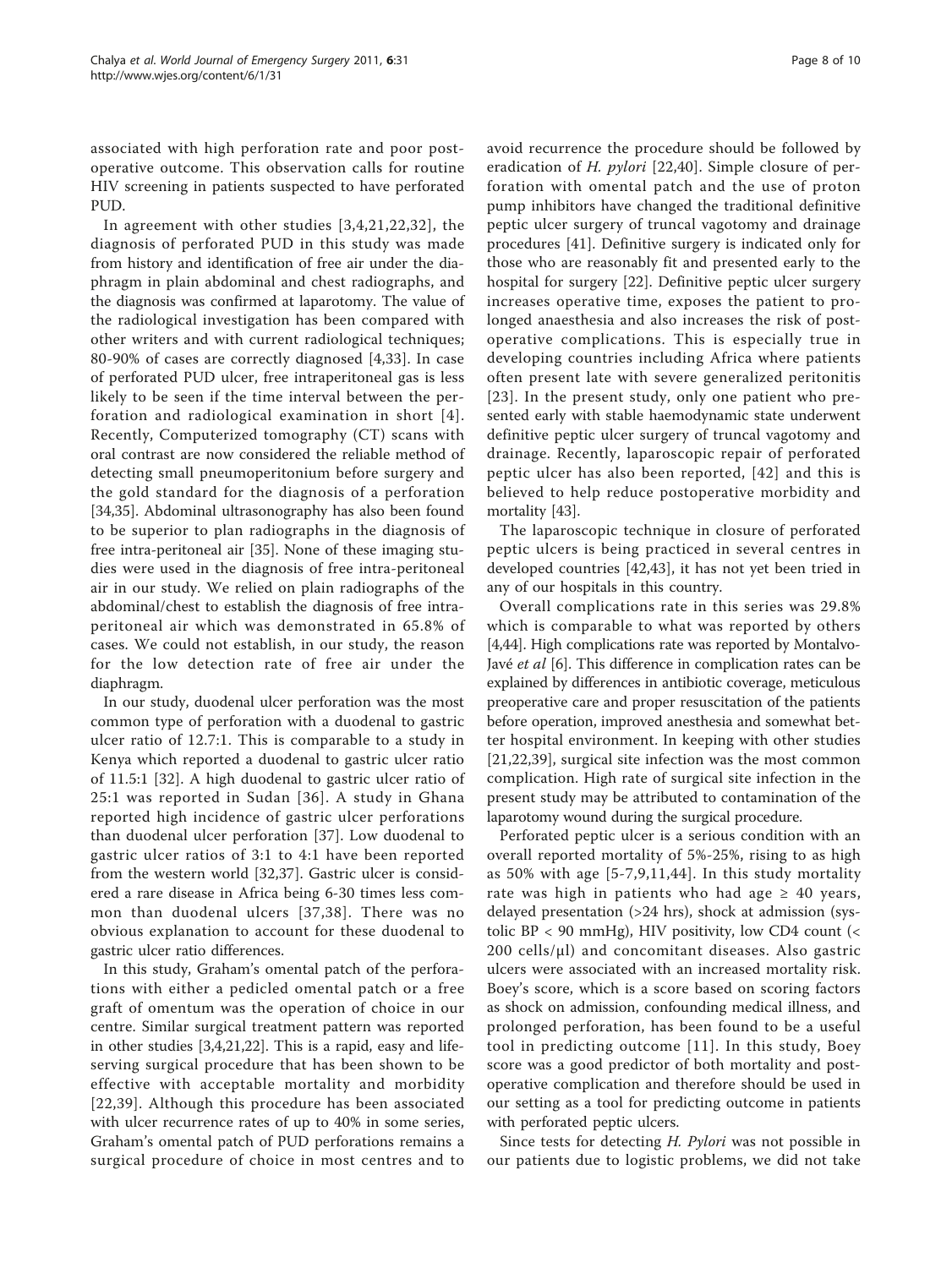<span id="page-8-0"></span>this into consideration in our discussion. However the use of the 'triple regime' produced excellent results in 82.6% of our patients which is comparable to the results from recent studies [3. 4, 21, 22, 45] which have successfully used simple closure followed by eradication of H-Pylori as a treatment for perforated peptic ulcer. This is in contrast to the earlier studies [[46](#page-9-0),[47\]](#page-9-0) which reported emergency definitive surgery as a means to prevent recurrence and re-operation rates. These findings are extremely important for developing countries like Tanzania where delay in presentation often prevents any attempt at definitive surgery.

Before generalizing the results of our study several important issues need to be addressed. First, since all the subjects in the present study underwent pen repair, results from this study may not fully represent those after laparoscopic repair. Second, we did not study the association of H. pylori with the postoperative outcomes because of lack of necessary facilities at the study center. Third, data obtained retrospectively and failure to detect HIV infection during window period may have underestimated the prevalence of HIV infection. Fourth, since our duration of postoperative follow up was relatively short, we could not estimate the long term effect of Graham's omental patch.

# Conclusion

Perforation of peptic ulcer remains a frequent clinical problem in our environment predominantly affecting young males not known to suffer from PUD. Simple closure with omental patch followed by Helicobacter pylori eradication was effective with excellent results in majority of cases despite patients' late presentation in our center.

#### Acknowledgements

The authors are grateful to our senior house officers (residents) in the Department of Surgery for their assistance in data collection and to all those who were involved in the care of our patients.

#### Author details

<sup>1</sup>Department of Surgery, Weill-Bugando University College of Health Sciences, Mwanza, Tanzania. <sup>2</sup>Department of Internal Medicine, Weill-Bugando University College of Health Sciences, Mwanza, Tanzania. <sup>3</sup>Department of Surgery, Muhimbili University of Health and Allied Sciences, Dar Es Salaam, Tanzania.

#### Authors' contributions

PLC - study design, literature search, data analysis, manuscript writing & editing and submission of the manuscript, JBM, MK, MDM, HMJ, RK, ABC participated in data analysis, manuscript writing & editing and JMGsupervised and coordinated the manuscript writing & editing. All the authors read and approved the final manuscript.

#### Competing interests

The authors declare that they have no competing interests. The study had no external funding. Operational costs were met by authors

#### Received: 10 July 2011 Accepted: 26 August 2011 Published: 26 August 2011

#### References

- 1. Türkdoğan MK, Hekim H, Tuncer İ, Aksoy H: The epidemiological and endoscopic aspects of peptic ulcer disease in Van region. Eastern Journal of Medicine 1999, 4(1):6-9.
- 2. Isenberg JI, McQuaid KR, Laine L, Rubin W: Acid-peptic disorders. In Textbook of Gastroenterology. Edited by: Yamada T. J.B Lıppıncott comp., Philadelphia; 1991:1241-98, ch.61.
- 3. Elnagib E, Mahadi SE, Mohamed E, Ahmed ME: Perforated peptic ulcer in Khartoum. Khartoum Medical Journal 2008, 1(2):62-64.
- 4. Khan SH, Aziz SA, Ul-Haq MI: Perforated peptic ulcers: A review of 36 cases. Professional Med J 2011, 18(1):124-127.
- 5. Makela JT, Kiviniemi H, Ohtonen P, Laitinen SO: [Factors That Predict](http://www.ncbi.nlm.nih.gov/pubmed/12549682?dopt=Abstract) [Morbidity and Mortality in Patients with Perforated Peptic Ulcers.](http://www.ncbi.nlm.nih.gov/pubmed/12549682?dopt=Abstract) Eur J Surg 2002, 168:446-451.
- 6. Montalvo-Javé EE, Corres-Sillas O, César Athié-Gutiérrez C: Factors associated with postoperative complications and mortality in perforated peptic ulcer. Cir Cir 2011, 79:128-135.
- 7. Testini M, Portincasa P, Piccinni G, Lissidini G, Pellegrini F, Greco L: [Significant factors associated with fatal outcome in emergency open](http://www.ncbi.nlm.nih.gov/pubmed/14562406?dopt=Abstract) [surgery for perforated peptic ulcer.](http://www.ncbi.nlm.nih.gov/pubmed/14562406?dopt=Abstract) World J Gastroenterol 2003, 9:2338-2340.
- 8. Soll AH: Peptic ulcer and its complications. In Sleisinger & Fordtran's Gastrointestinal and Liver Disease: Pathophysiology, Diagnosis, Management.. 6 edition. Edited by: Feldman M, Scharschmidt BF, Sleisenger MH. Philadelphia, PA: W.B. Saunders; 1998:620-678.
- 9. Rajesh V, Sarathchandra S, Smile SR: [Risk factors predicting operative](http://www.ncbi.nlm.nih.gov/pubmed/14978992?dopt=Abstract) [mortality in perforated peptic ulcer disease.](http://www.ncbi.nlm.nih.gov/pubmed/14978992?dopt=Abstract) Trop Gastroenterol 2003, 24:148-150.
- 10. Hermansson M, Von Holstein CS, Zilling T: [Surgical approach and](http://www.ncbi.nlm.nih.gov/pubmed/10433141?dopt=Abstract) [prognostic factors after peptic ulcer perforation.](http://www.ncbi.nlm.nih.gov/pubmed/10433141?dopt=Abstract) Eur J Surg 1999, 165:566-572.
- 11. Boey J, Choi KY, Alagaratnam TT, Poon A: Risk stratification in perforated duodenal ulcers. A prospective validation of predictive factors. Ann Surg 1986, 205:22-26.
- 12. Kudva MV, Thein-Htut T: Profile of Peptic Ulcer Disease in Malaysia. Sing Med J 1988, 29:544-547.
- 13. Hill AG: [The management of perforated peptic ulcer in a resource poor](http://www.ncbi.nlm.nih.gov/pubmed/11957256?dopt=Abstract) [environment.](http://www.ncbi.nlm.nih.gov/pubmed/11957256?dopt=Abstract) East Afr Med J 2001, 78(8):346-348.
- 14. Windsor JA, Hill AG: The management of perforated peptic ulcer. N Z Med J 1995, 47-48.
- 15. Cuschieri A: Disorders of stomach and duodenum. In Essential surgical practice.. 4 edition. Edited by: Cuschieri A, Steel RJC, Moosa AR. London: Arnold; 2002:261-319.
- 16. Mehboob M, Khan JA, Rehman Shafiq-ur, Saleem SM, Abdul Qayyum A: Peptic duodenal perforation-an audit. JCPSP 2000, 10:101-3.
- 17. Gutierrez de La pena C, Merquez R, Fakih F, Dominguez-Adame E, Medina J: [Simple closure or vagotomy and pyloroplasty for the](http://www.ncbi.nlm.nih.gov/pubmed/10867454?dopt=Abstract) [treatment of a perforated duodenal ulcer comparison of results.](http://www.ncbi.nlm.nih.gov/pubmed/10867454?dopt=Abstract) Dig surgi 2000, 17:225.
- 18. Visick AH: [Measured radical gastrectomy. Review of operations for peptic](http://www.ncbi.nlm.nih.gov/pubmed/18906768?dopt=Abstract) [ulcer.](http://www.ncbi.nlm.nih.gov/pubmed/18906768?dopt=Abstract) Lancet 1948, 1:505-510.
- 19. Schein M, Saadia R, Decker GA: [Perforated peptic ulcer at the J. G.](http://www.ncbi.nlm.nih.gov/pubmed/3726682?dopt=Abstract) [Strijdom Hospital: A retrospective study of 99 patients.](http://www.ncbi.nlm.nih.gov/pubmed/3726682?dopt=Abstract) S Afr Med J 1986, 70(5):21-23.
- 20. Mieny CJ, Kopelowitz W, Colsen P: Management of perforated peptic ulcer. S Air] Surg 1974, 12:27-29.
- 21. Nuhu A, Madziga AG, Gali BM: Acute perforated duodenal ulcer in Maiduguri. The Internet Journal of Surgery 2009, 21:1.
- 22. Nasio NA, Saidi H: Perforated Peptic Ulcer Disease at Kenyatta National Hospital, Nairobi. East and Central African Journal of Surgery 2009, 14(1):13-16.
- 23. Tessema E, Meskel Y, Kotiss B: Perforated peptic ulcer in Tikur Anbessa Hospital. Ethiop Med Journal 2005, 43(1):9-13.
- 24. Kang JY, Elders A, Majeed A: [Recent trend in hospital admission and](http://www.ncbi.nlm.nih.gov/pubmed/16803604?dopt=Abstract) [mortality rate for peptic ulcer in Scotland 1982 - 2002.](http://www.ncbi.nlm.nih.gov/pubmed/16803604?dopt=Abstract) Aliment Pharmacol Ther 2006, 24(1):65-79.